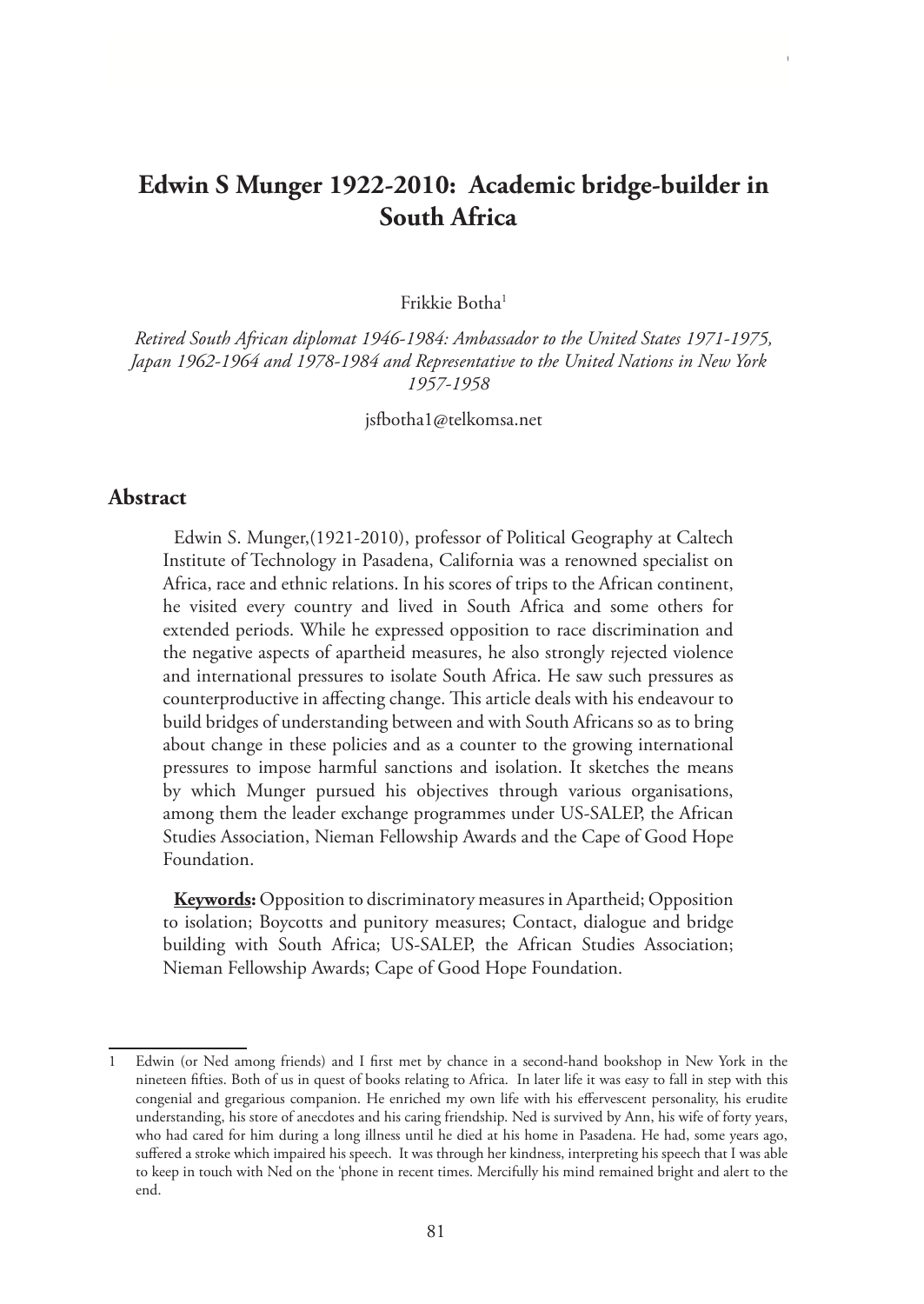## **Introduction**

The death at 88 of Dr. Edwin S Munger, Caltech Professor Emeritus of Political Geography in Pasadena, California, who passed away at his home in Pasadena on 18 June 2010, was mourned in many countries around the world as evidenced by the many participants in the memorial *Celebrating the Life of Ned Munger* in the Athenaeum at Caltech on June 24<sup>th</sup>, 2010.<sup>2</sup> A renowned specialist on Africa during the second half of the twentieth century, Munger became a familiar figure on the scene in South Africa in the second half of the twentieth century. He had developed a host of friends there from all walks of life. In the light of his active involvement in South African affairs over that period it would seem appropriate to place on record (and even argue) his role in the raging international debate on apartheid and subsequent developments in South Africa.

This article seeks to sketch Munger's general and academic bridge-builder interests in South Africa; deliberating views on the Afrikaner and the involvement of Afrikaners in the international debate on South Africa. It will also give an account of some aspects of Munger's opposition to South Africa's isolation while at the same time rejecting policies of racial discrimination under apartheid. He saw this aspect of apartheid as aberrations in the official policy as well as contrary to some of the very tenets which the Afrikaner held so dearly: freedom, devotion to biblical teachings and to the rule of law. These arguments are also debated in the discussion to follow.

Image 1: Professor Edwin S Munger



Source: http://eands.caltech.edu/articles/LXXIII3/2010\_Summer\_Munger.html

<sup>2</sup> Based on a CD of the Atheneum, received by the author from Ann Munger, Prof Munger's widow.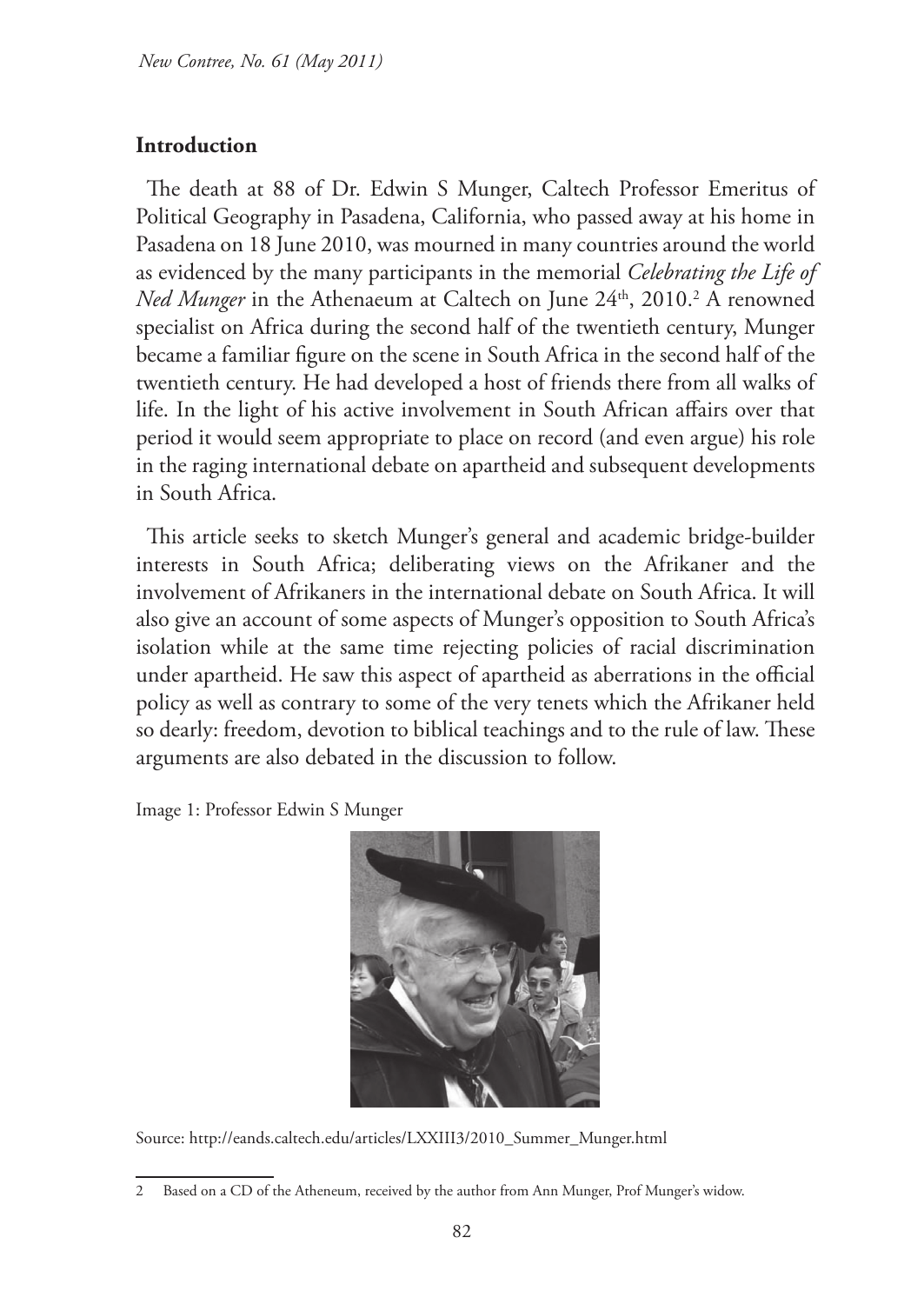## **Africa as field of study after the Second World War**

In the years immediately after the Second World War (1939-1945), there was a rush in most universities in the United States to establish Africa Studies departments to cope with the renewed interest in this continent. That interest was focused largely, though not exclusively, on the human condition in African countries. Prominent American academics made Africa the subject of their research and their destination for frequent visits.3 Dr Munger, or Ned as he became fondly known to his many friends and associates, was an early starter in that rush into the African scene. At the time Munger was completing his studies for his PhD at the University of Chicago (in Political Geography), and in 1947 he set off on his first visit to Africa. Munger paid for the trip himself with money he won at poker in the army, a fact he liked to mention in later years with a mischievous suggestion of pride.4

On his second visit to Africa in 1949, Munger went to Uganda as the first Fulbright scholar to study at Makarere<sup>5</sup> University in Kampala. This was to be followed over the next fifty years by countless other journeys, visiting some countries frequently; he was to visit South Africa more than thirty times.<sup>6</sup> From 1950 to 1954 he was an Institute of Current World Affairs (ICWA) Fellow in Africa and from 1955 to 1961 an American Universities Field Staff member. During the fifties and sixties Munger lived for extended periods in Ghana, Nigeria, Kenya, and South Africa, while at the same time serving on the faculty of the University of Chicago.

Edwin Munger's passion for Africa led to his founding of the African Studies Association in 19577 as well as the U.S.–South African Leader Exchange Program. He also supported extending the Nieman Fellowships<sup>8</sup> to South

<sup>3</sup> This statement is based on the author's personal observations during 14 years residence in the USA as a diplomat and some frequent contacts with American academics.

<sup>4</sup> Personal and repeated exchange to the author in some of the obituaries.

<sup>5</sup> It is uncertain what courses Munger studied at Makarere University in Kampala, although it can be assumed that it probably covered the field of ethnography.

<sup>6</sup> The author's personal knowledge and obituaries.

<sup>7</sup> This Association, at the timer of writing, was 1700 members strong and multi disciplinary of nature; (available at: http://africanstudies.terradotta.com/index.cfm?FuseAction=Abroad.ViewLink&Parent\_ID=0&Link ID=9E038A77-26B9-564D-D688909DCA74D643, as accessed in 2011).

<sup>8</sup> It is said that the Nieman Foundation's acceptance of foreign journalists "began at the end of World War II with a few South Americans "under some arrangement that Nelson Rockefeller talked us into. Word of the opportunity spread and soon the dozen American fellows were joined by journalists from Canada, Australia, New Zealand, Japan and, in 1960, South Africa". Among several sources on the topic, (available at: http:// www.nieman.harvard.edu/NiemanFoundation/NiemanFellowships/MeetTheFellows/SouthAfricanFellows. aspx, as accessed in 2011).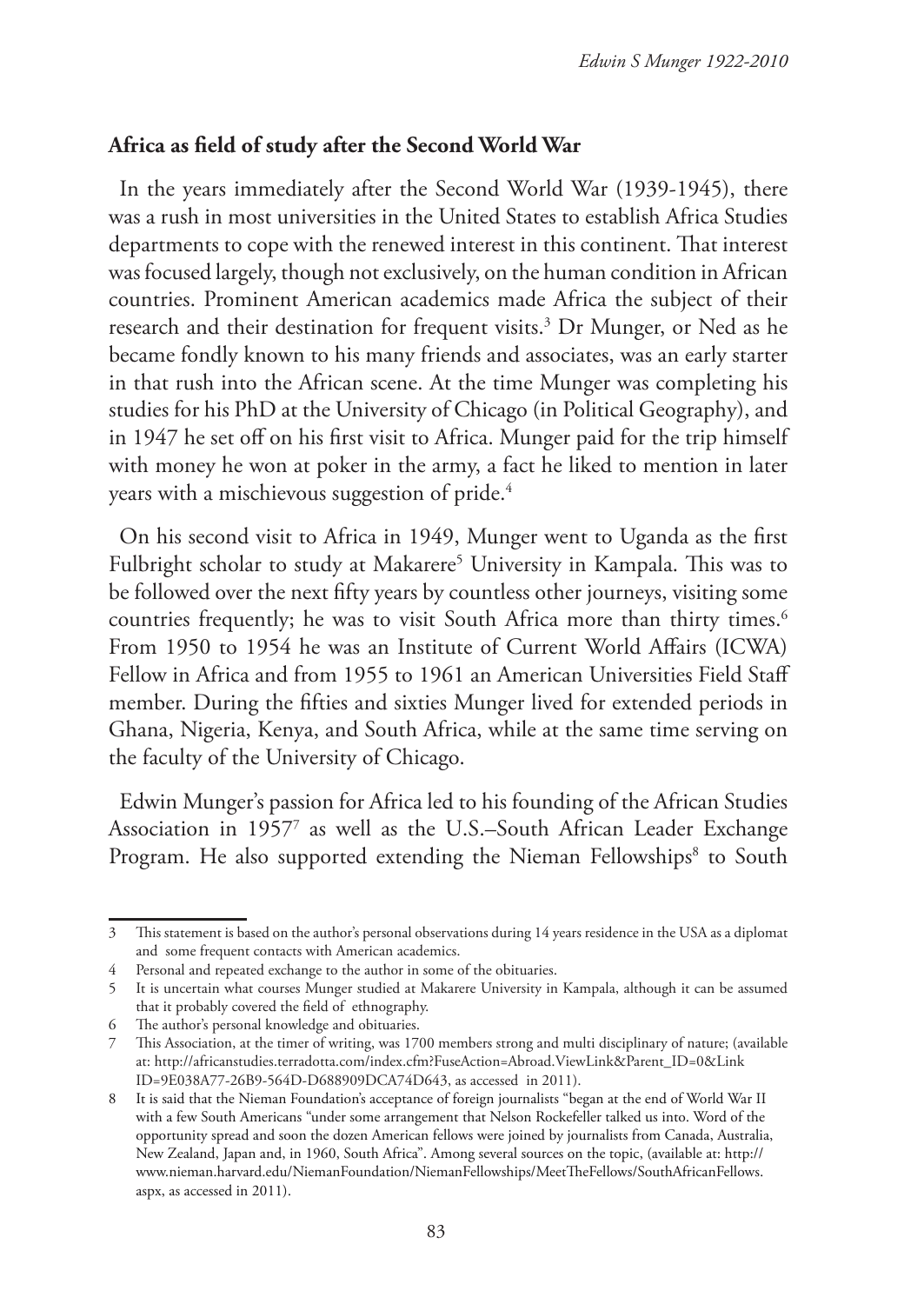Africa from 1960.9 Munger served as a board member of the South African Institute of Race Relations from 1960 and one of his books, *Afrikaner and African Nationalism*, was published for that Institute in 1967.<sup>10</sup> He was also instrumental in launching the Foundation's Franklin Baldwin Fellowships in 1978,<sup>11</sup> which have financially supported more than 70 Africans to obtain advanced degrees in anthropology.12 Apart from being instrumental in launching the Leakey Foundation's aforementioned Baldwin Fellowships in the late seventies Munger for 14 years acted as president of the LSB Leakey Foundation.<sup>13</sup>

#### **Focus on organisations and societies in South Africa**

As Munger's interest in the South Africa grew, so did his involvement with organisations and societies focussed on the region. Prominent among these bodies are the African Studies Association and the United States-South Africa Leader Exchange Program (US-SALEP). Both organisations were to play a pivotal role in Munger's involvement in South Africa from the late 1950's to the nineteen eighties.

Munger's enthusiasm for books as source of knowledge led him to amass a library of more than 50 000 volumes on Africa, said to be the largest of its kind in private hands.<sup>14</sup> As an adjunct to this collection he started publishing

<sup>9</sup> The internet program on *The Franklin Baldwin Fellowship program* states that the Fellowships was the brainchild of former Board President Ned Munger and Elisabeth G. O'Connor, the widow of Franklin Mosher Baldwin. The full story is told in ES Munger's *Touched by Africa, (Pasadena, California, 1983)*, (available at: http://www. caltechbook.library.caltech.edu/173/, as accessed in 2011).

<sup>10</sup> ES Munger, *Afrikaner and African nationalism: South African parallels and parameters* (Institute for Race Relations, OUP, London, 1967), pp. 142, as reviewed in *Journal of Asian and African Studies*, 3, January 1968, pp. 155-156; D Williams, Review of Munger publication in *Geographical Review*, 59(4), October 1969, pp. 626-628.

<sup>11</sup> It is said that "Baldwin was a distinguished attorney that took a lively interest in the search for human origins until his death". In hoping to honour her late husband's dual interests in early man and education, O'Connor embraced the idea of a program to educate African scholars in prehistory and paleo-anthropology. See Anon., "The Franklin Mosher Baldwin Fellowship", (available at: http://leakeyfoundation.org/grants/applicants/ baldwins/ as accessed in 2011).

<sup>12</sup> Compare M Asturias, "Educational grants for Anthropologists", EHow, (available at: http://www.ehow.com/ list\_5976229\_educational-grants-anthropologists.html as accessed in 2011).

<sup>13</sup> See obituary of Munger, (available at: http://eands.caltech.edu/articles/LXXIII3/2010\_Summer\_Munger. html); and a press release by J Weiner, (available at: http://media.caltech.edu/press\_releases/13356, on ES Munger, 18 June 1988 as accessed in 2011).

<sup>14</sup> Personal memories of the author.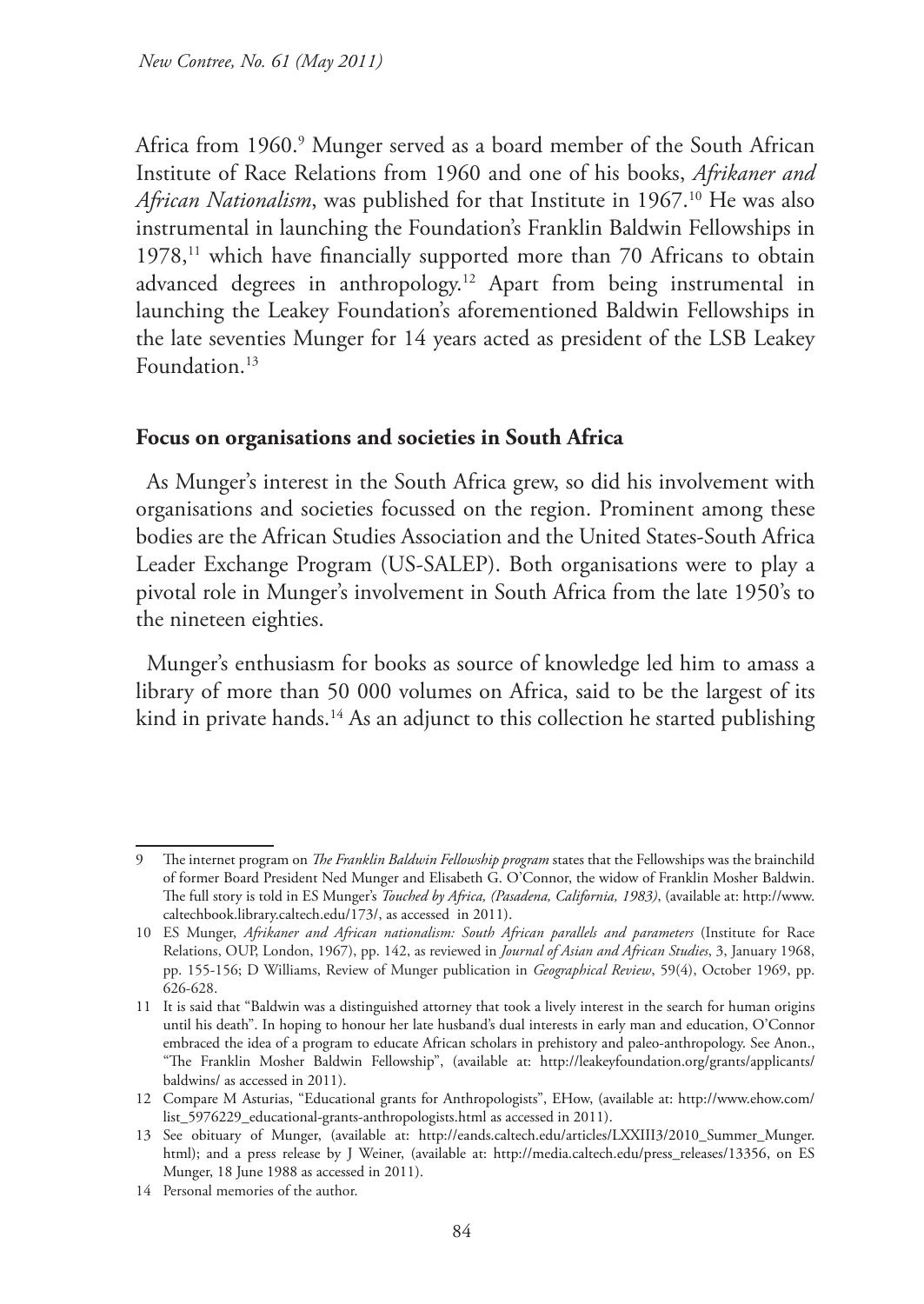a series of more than 80 issues of the *Munger Africana Library Notes.*15 As an aide to the study of African affairs, these publications, edited by him until 1985, reproduced the texts of a wide variety of miscellaneous documents, reports, letters, studies and more, that related to Africa.

In 1985, Munger established the Cape of Good Hope Foundation to help mostly black universities in southern Africa financially, and subsequently sent more than \$3 million worth of books through the efforts of this Foundation to support some needy black institutions.16 He edited the *Munger Africana Library Notes* (1969–1982) and amassed a library of over 60,000 volumes on sub-Saharan Africa, the largest private collection in the United States and a unique cultural resource.<sup>17</sup>

Many are rare documents which he unearthed in his forays; some of historic importance to South Africa. One such example contains the texts of five "*Dear Franklin*" letters to President Franklin Roosevelt exactly as they were written in 1942/3 by Lincoln McVeagh, the American Minister in Pretoria<sup>18</sup>. The letters record the minister's assessment of South Africa's wartime efforts and his conversations with General Jan Smuts. Apart from his many books, Munger was also a prolific writer of articles for a wide variety of journals. A major article by Munger on South Africa appeared in 1969 in the *American Journal* of *Foreign Affairs*. 19

While Munger maintained his contacts and attachments to other parts of Africa, there was a period when he made South Africa a major focus of his academic, personal and political attention. He was a research fellow at the University of Stellenbosch in the early stages of his academic career (1960's). This was when he started becoming involved in the South African Institute

<sup>15</sup> See the *Munger Africana Library notes* **[**MALN**].** The contents of the MALN can be accessed on the Internet under that title on the Munger website**.** Altogether some 78 issues of this publication on a wide range of African subjects appeared under the editorial direction of Professor Munger during the period 1970 to 1985. A full list of the contents of these publications are available at the California Institute of Technology (website link?)and on the Internet under Munger Africana Library Notes.

<sup>16</sup> See "Edwin S Munger, 1921-2010" in Obituaries of Engineering & Science Journal, California Institute of Technology, (available at: http://eands.caltech.edu/articles/LXXIII3/2010\_Summer\_Munger.html as accessed in 2011).

<sup>17</sup> (Available at: http://caltechmaln.library.caltech.edu/82/, for the index to the Munger Africana Library notes, as indexed by Wilma Fairchild in 1975).

<sup>18</sup> Index Munger Africana Library Notes (MALN). The SA Library in Cape Town - used to have copies. In addition all are available on the Internet as stated above. Also see The California Institute of Technology in issue 76 of 1985 on the Munger Africana Library, (available at: http://books.google.com/books/about/Munger\_ Africana\_Library\_notes.html?id=SGUEAQAAIAAJ, as accessed in 2011).

<sup>19</sup> ES Munger, "South Africa: Are there silver linings?", *American Journal of Foreign Affairs*, January 1969. Full text available on the Internet under this title.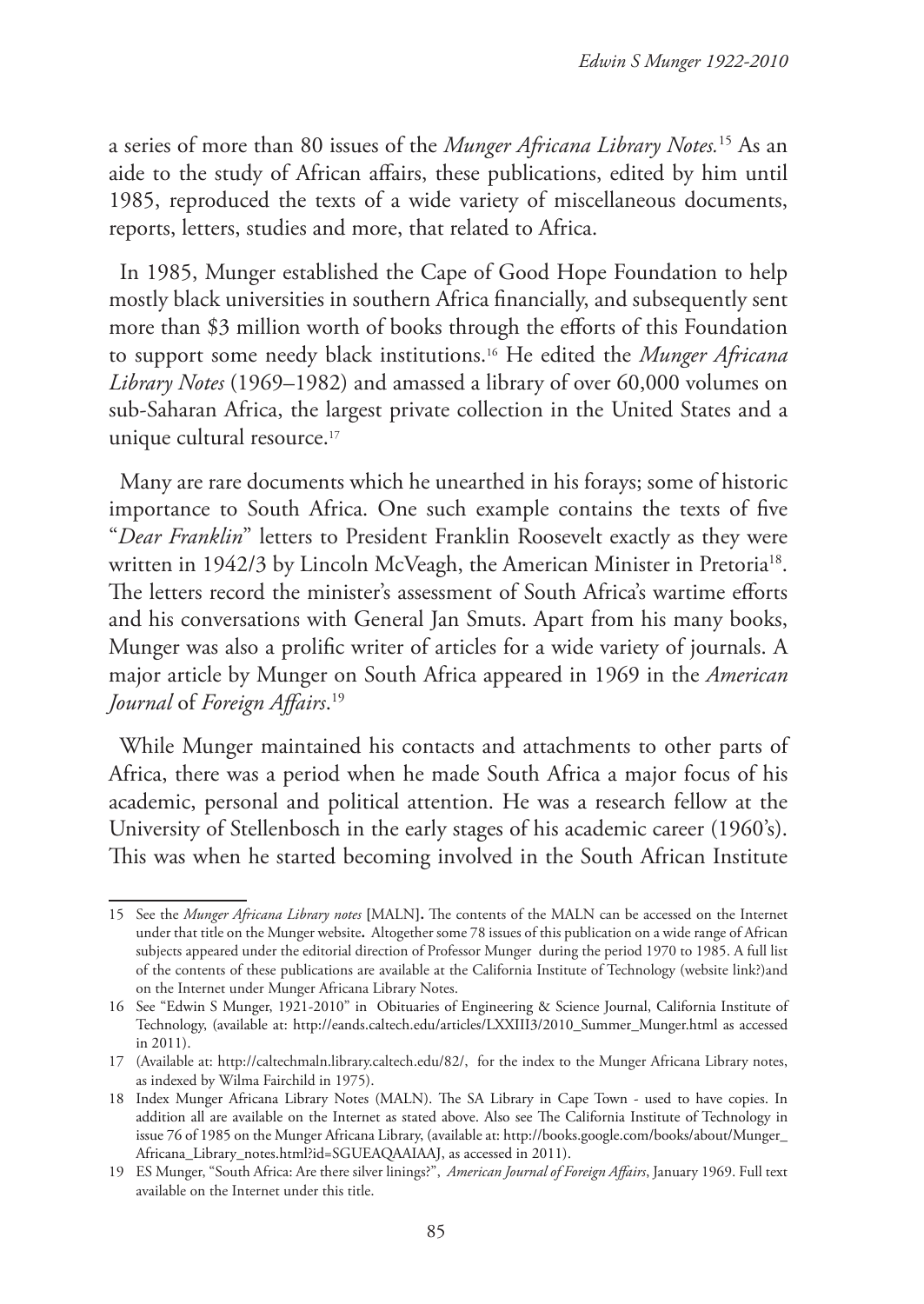of Race Relations. In the 1960s Munger and his first wife Elizabeth Nelson lived for a year in Rosebank, Cape Town, in the house of Irma Stern. Until he retired in 1982 he was Professor of Political Geography at the California Institute of Technology in Pasadena, California. In 1993 he received the Alumni Citation Award for public Service from the University of Chicago.<sup>20</sup>

#### **Munger on the Afrikaner and their principles of apartheid**

Munger was outspoken by what he saw as aberrations in the apartheid system after 1948, namely an enforced segregation of races, race classification, group areas, restrictions on freedom of movement and so on. He spoke and wrote about his opposition to racial discriminatory measures.<sup>21</sup>

He did, however, not agree with the tendency among his fellow Americans to see the South African situation as an extension of the American civil rights movement.<sup>22</sup> In this he had the support of, among others, Dr George Kennan of the Institute of Advanced Studies at Princeton and former US Ambassador to the Soviet Union. Kennan had come to South Africa on three visits under the sponsorship of US-SALEP. In Kennan's subsequent report he states "Americans did not understand the situation in SA; the racial situations in the two countries are not comparable".<sup>23</sup> This is indeed the burden of Munger's book *Afrikaner and African Nationalism* where the issue in examined extensively. Kennan does the same in his cited report.

As emerges from his books on the subject, Munger made an intense effort to study and analyse the Afrikaner who formed the heart of the Nationalist government. Apart from many articles on the Afrikaner, he was involved in three major studies on the subject, either as author, editor or major contributor.24

<sup>20</sup> Compare http://eands.caltech.edu/articles/LXXIII3/2010\_Summer\_Munger.html.

<sup>21</sup> See Munger's writings in the three books on South Africa.

<sup>22</sup> Munger makes this clear in his books and Kennan in his cited report. See *Munger Africana Library Notes* #2 page 5.

<sup>23</sup> See *Munger Africana Library Notes* #2, pp. 5 and further.

<sup>24</sup> See the writings of ES Munger, *Afrikaner and African Nationalism; South African parallels and parameters*  (London, Oxford University Press, 1967); HW van der Merwe (Ed.), *Contribution to looking at the Afrikaner today; Views of compatriots and foreigners*, (Tafelberg, Capetown, 1975) and ES Munger (Ed.), *The Afrikaners*  (Tafelberg, Capetown, 1979).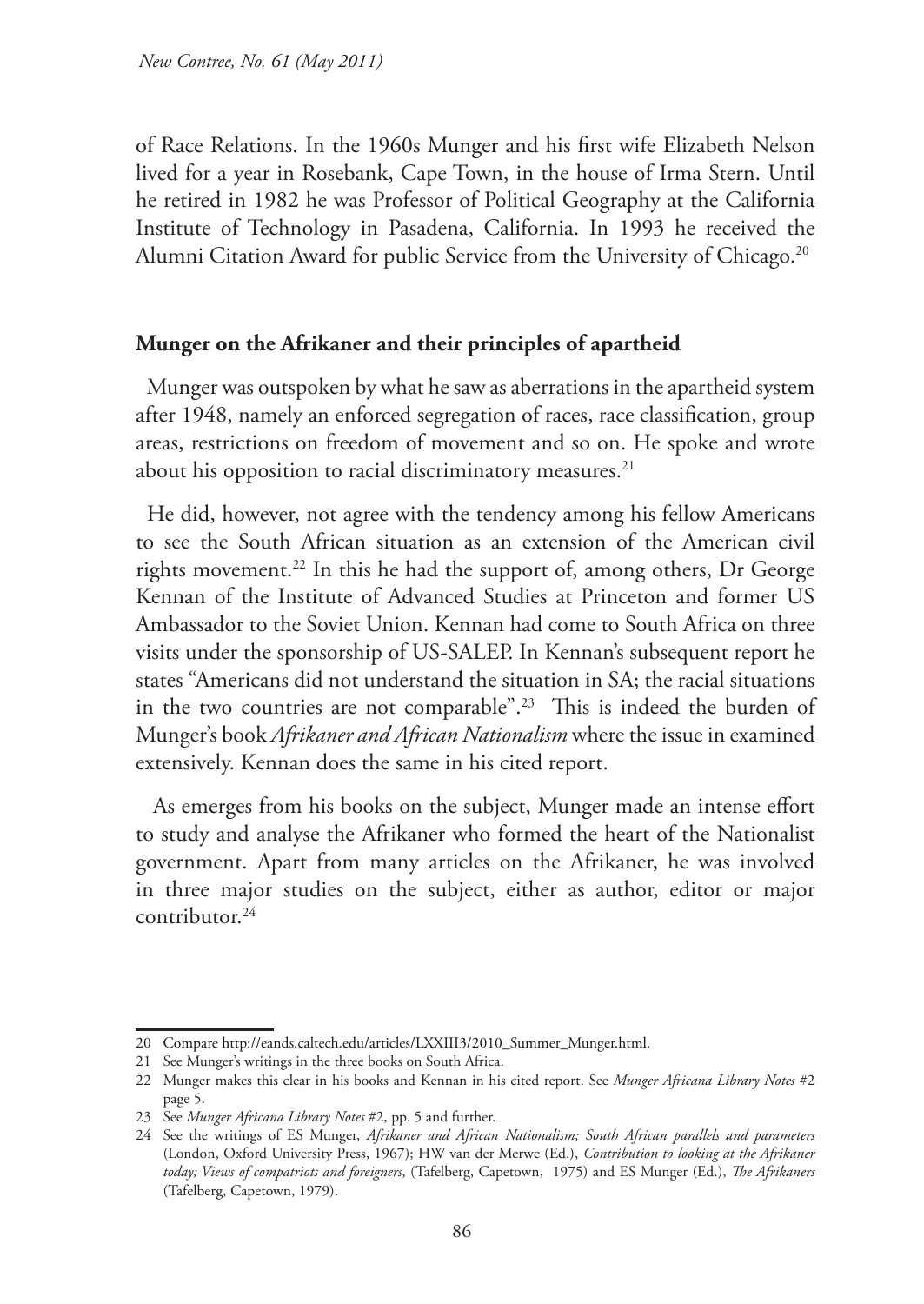Munger's efforts to come to grips with what made the Afrikaner "tick", led him to conclude that the concept of a "common nationalism",<sup>25</sup> so prevalent in other countries, was absent in South Africa.26 This formed a crucial element in his approach to the South African situation. Munger always hastened to make it clear that "understanding" the Afrikaner did not imply that he approved. His comments in this regard states:<sup>27</sup>

But let me immediately hoist a semantic flag. Afrikaners, in my thirty years of experience with them, usually use the word 'understand' to mean 'approve'. I understand the Afrikaners' text better than the exposition thereof.

It was also Munger's conclusion that the measures in South African policies which he found offensive had grown mainly from fears among the Afrikaners.<sup>28</sup> These fears were rooted in their own stormy history and the bitter legacy and hurt of the Anglo-Boer War/South African War; fear of losing their identity; fear of losing the treasured content of their culture, their *taal* (language) and their hard-won freedom; fear of being overwhelmed by an alien culture and nationalism; and fear of what they saw as a communist threat both internally and from the Soviet Union.<sup>29</sup>

While Munger was offended by and opposed to the racially discriminatory measures since 1948 he was equally opposed to international pressures to isolate South Africa and to institute punitive measures. He thought such actions would not help the situation and would in fact be counterproductive. Instead, he encouraged dialogue and increased contact, stimulating communication and building bridges of understanding. It was his objective to foster this type of actively.

Unlike most of his peers in the field, Munger had lived for extended periods and studied in various African countries; he was always somewhere in Africa

<sup>25</sup> Munger stated that "[South Africa] contains two powerful and competing nationalisms - African (about 12,000,000 people) and Afrikaner (about 2,000,000 people – revolving around each other like a binary star and far outshining the weak light of a nebulous South African nationalism… . Thus not South African but Afrikaner and African Nationalisms overshadow the country"; ES Munger, *Afrikaner and African Nationalism* (London, Oxford University Press, 1957), p. 1. Munger's book "The Lack of Unity and the Absence of Symbols of a Single Nationalism", Chapter Two, expands on this discussion.

<sup>26</sup> Refers to Afrikaner and African Nationalism. Munger deals with the ingredients of Afrikaner Nationalism in the Introduction and Chapter I of *Afrikaner and African Nationalism*.

<sup>27</sup> ES Munger (Ed.),*The Afrikaners.* (Tafelberg, Cape Town, 1979) p. 2.

<sup>28</sup> On Afrikaner fears see A Starcke, *Survival: Taped interviews with South Africa's Power Elite* (Cape Town, Tafelberg, 1978); H Adam and H Giliomee, *The Rise and Crisis of Afrikaner Power* (Cape Town, David Philip, 1979).

<sup>29</sup> See for example sources by FransJohan Pretorius and also see G Cuthbertson, A Grundlingh and Mary-Lynn Suttie (Eds.), *Writing a wider war. Rethinking gender, race and identity in the South African War, 1899-1902* (Ohio University Press, Ohio, 2002), pp. 345.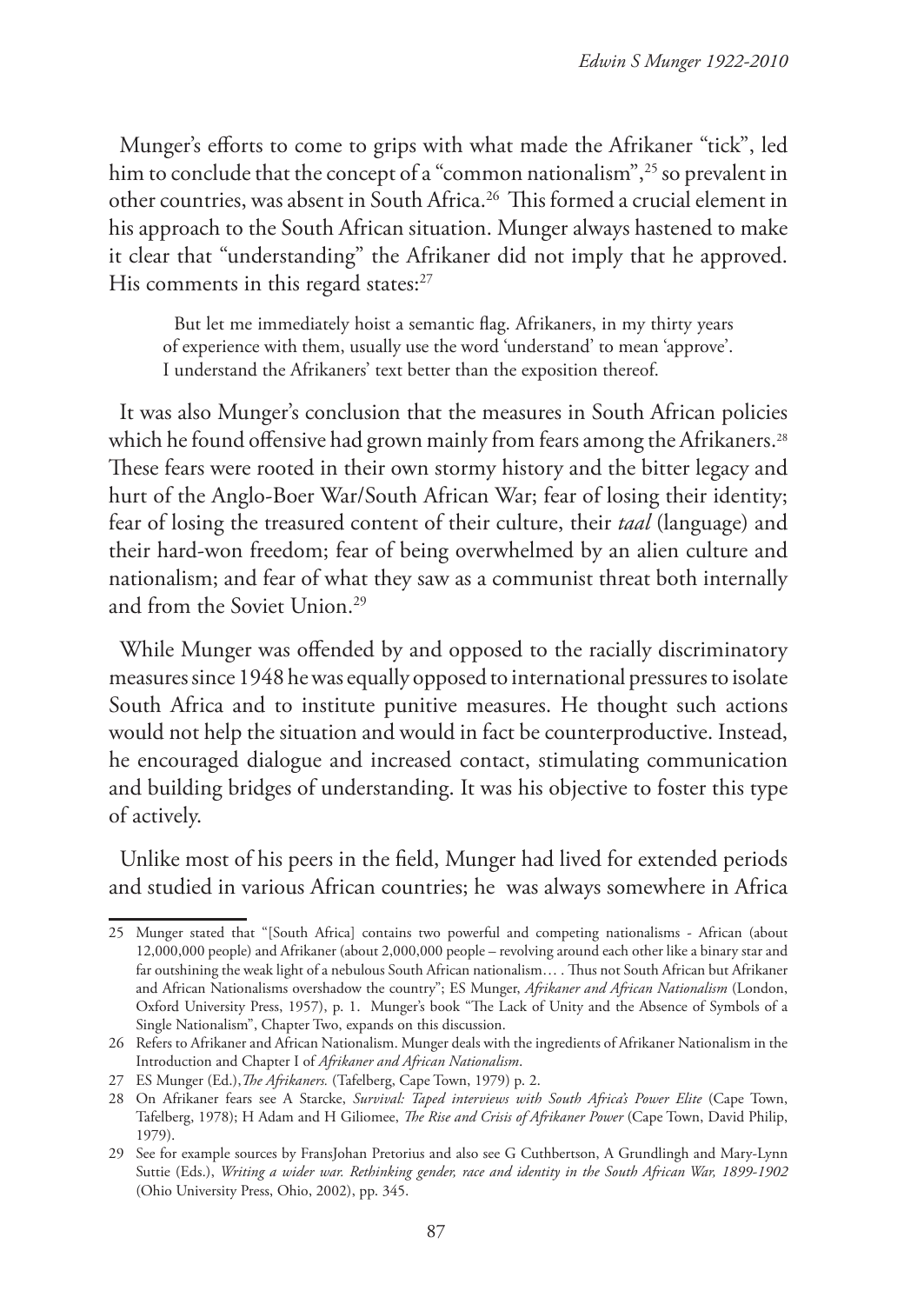on his peripatetic travels; he had developed a wide range of close African friends and had sponsored some for study in the United States.<sup>30</sup> He even became godfather to their children. (Two of his godchildren from Uganda, now a grown man and woman, spoke movingly at Munger's memorial in Pasadena.)<sup>31</sup>

His experience in Africa had led him to accept certain African realities; certain immutable aspects of the legacy of its history which had to be respected. South Africa had to be seen in the light of these complex African realities that were not susceptible to easy or quick fixes. Against this background, Munger's approach to the South African dilemma was for patient dialogue, increased contact and opposition to isolation.<sup>32</sup> Munger's approach is both historical and comparative. He argued that South African was not a melting pot, like the United States but a common nationalism was being forged out of both Afrikaner and African nationalism: 33

'[It] will be the product of the vleie, vlaktes and kwiinduli nem-lambo' (the marshes and plains in Afrikaans, and the hills and rivers in Xhosa).

Thus, those wishing South Africa well, according to Munger, had to study both the distinctiveness and the commonalities of the two nations. He warned against imposing explanatory models and theories from abroad. The nationalisms of South Africa were more likely to influence each other than to be moulded from abroad. For those who wished South Africa well the key requirement was to listen and understand South Africans and expose them in a constructive way to new thinking outside South Africa.

He found support for his approach of rather embracing South Africa than being hostile in the style and methodology of Professor Henry Kissinger: <sup>34</sup>

And yet, when as a professor I first visited South Africa in 1962 to speak at workshops organized by European Lutheran churches, I became convinced that, when all was said and done, this beautiful and melancholy land would not end in the catastrophe that reason and history predicted. Even more oddly, I began to believe that it would ultimately be the Afrikaners, ostensibly the more repressive element of the white population, and not seemingly more

<sup>30</sup> Personal memories by the author.

<sup>31</sup> Program for the Memorial at the Athenaeum.

<sup>32</sup> Personal impressions by the author.

<sup>33</sup> ES Munger, *Afrikaner and African Nationalism: South African parallels and parameters* (Oxford, Oxford University Press, 1967), p. 131.

<sup>34</sup> See the memoirs of Henry Kissinger, *Years of Renewal* (London, Weidenfeld and Nicholson, 1999), pp. 791, 963.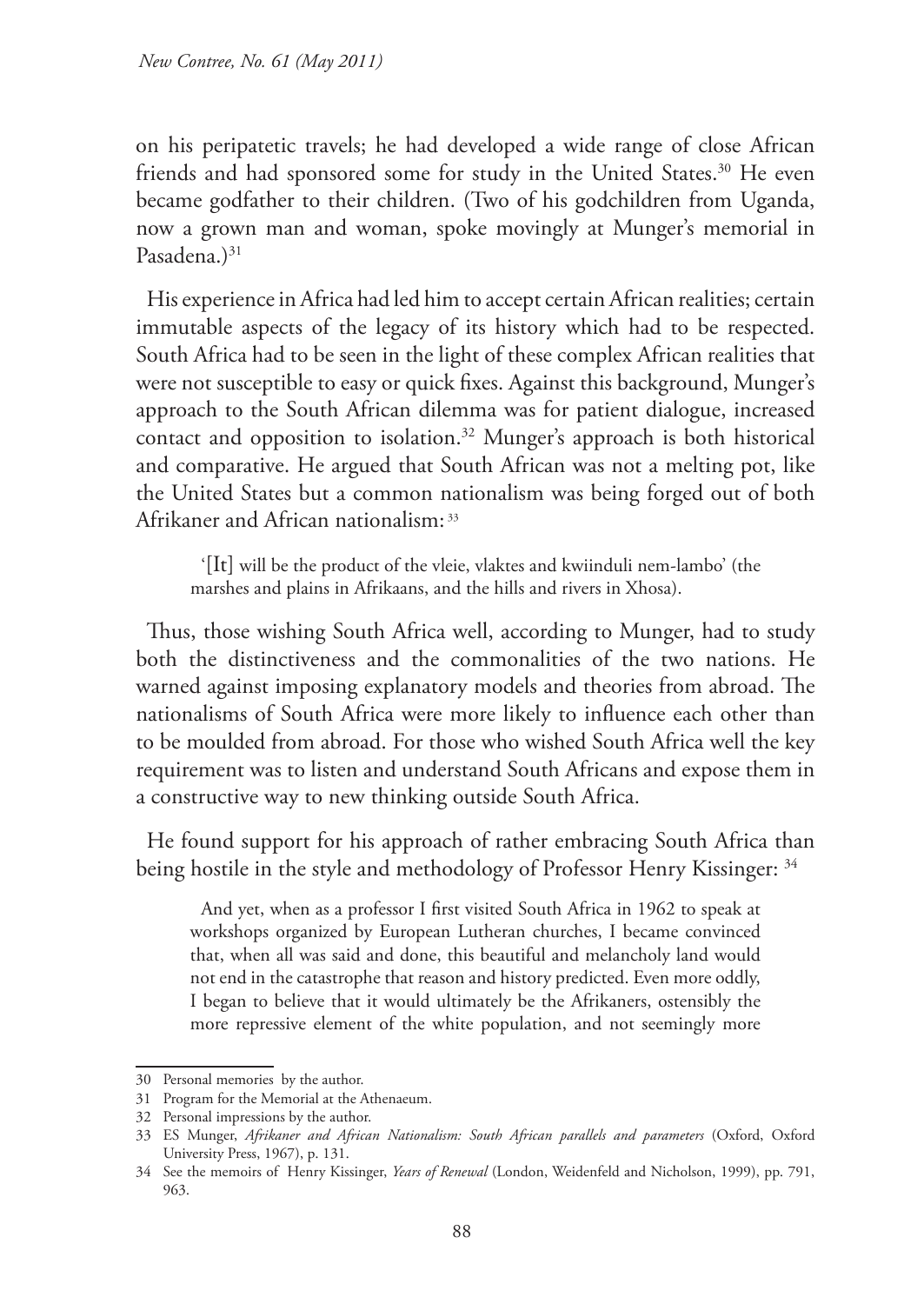liberal English community, which would lead the way. Somehow through some hidden instinct I could not describe and which the Afrikaners vociferously denied, it seemed predestined that they would find a way, albeit after much turmoil, whereby the very depth of the common suffering – the fear giving rise to oppression and the strength required to survive it – would be distilled into some new form of South African identity, and that it would come about not by way of Western liberalism but by an arrangement brokered between South Africa's white and black tribes.

His valuable *Notes from the Munger Africana library*, which Ned Munger issued occasionally to subscribers, included field research reports, analysis and documentary material on South Africa, One of them most illuminating reports was that by George Kennan, who visited the country in 1971 as a guest of the United States-South Africa Leadership Exchange. A highly esteemed figure in American academic and diplomatic circles, Kennan had served as a diplomat in Moscow between 1944 and 1946, and went on to become perhaps the most distinguished commentator on the Cold War. An article "The sources of Soviet conduct" (also known as "Telegram" X), of which he was later revealed to be the author, depicted the Soviet system as inherently unstable. He advocated "containment" and letting time do its work rather than urge a forceful confrontation.

 On South Africa Kennan remarked that to anyone raised with traditional American values the situation was nothing less than tragic. Nevertheless he opposed sanctions and other forms of external intervention. He took what he called the historian's view: "there are problems which, at the time they occur, are insoluble." In answer to the argument by some black observers that conditions could not get worse, he referred to his Moscow experience: "Joe Stalin taught the Soviet people one thing: When you think that life cannot get any harder, it can."

Considering the NP government's policies, Kennan did not consider it necessary for South Africa to be "homogenized in order to be happy." Accordingly, he had nothing against the NP government's policy of giving the various African black groups their own territories and of extending full economic rights to black living there. He was, however, highly critical of the government's pretence that the presence of millions of blacks in the major industrial centres of South Africa was only a "temporary condition". All the people in South Africa, Kennan went on, "were caught in a situation which none of them had created themselves". Deploring the gap between whites and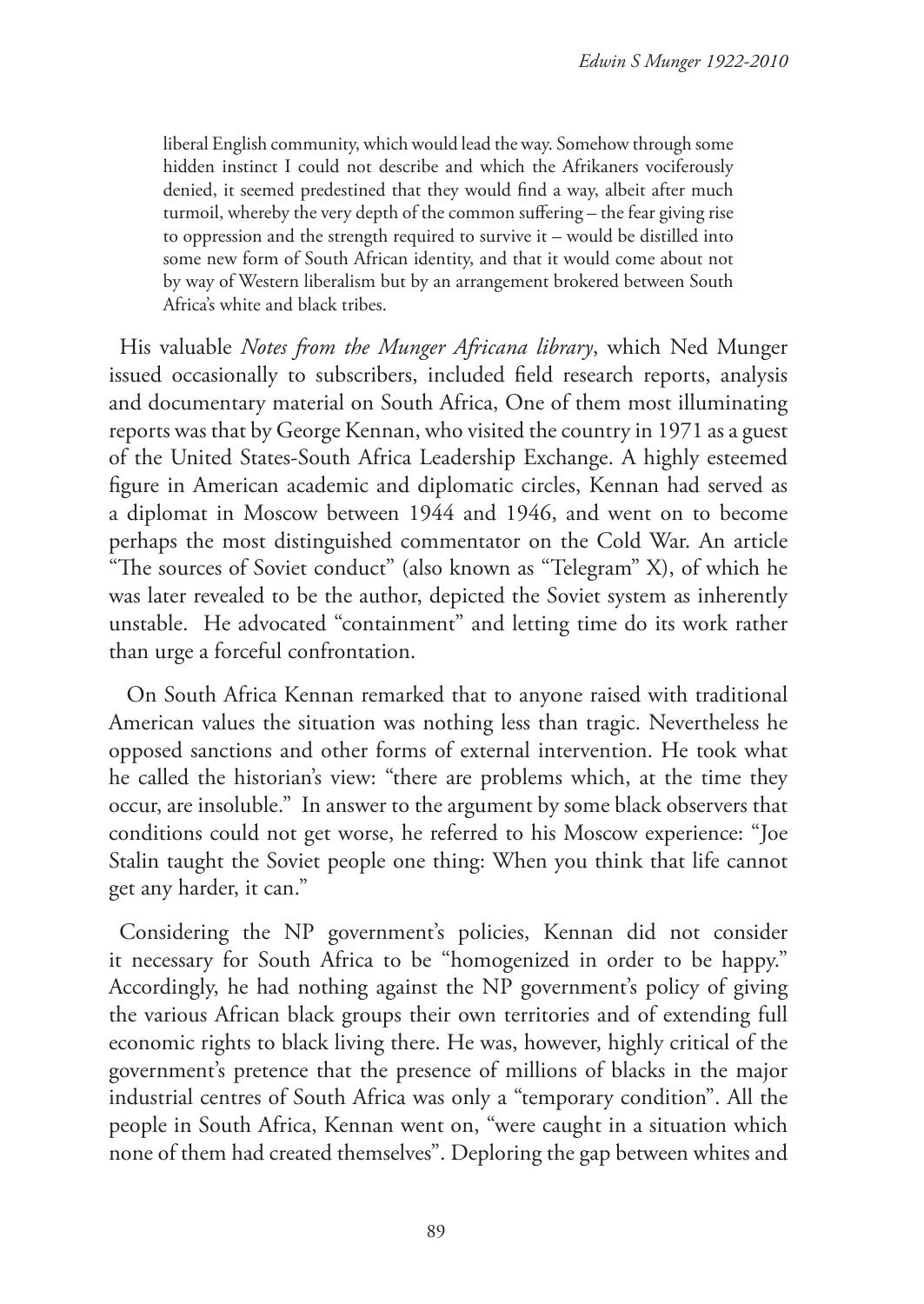*New Contree, No. 61 (May 2011)*

blacks, he stated that he would like to see a narrowing of the gap.<sup>35</sup>

In his *Notes* Munger often commented on Kennan's reports. Munger wrote:

Dr Kennan is critical … of the official American approach to South Africa and particularly of that adopted by a majority of U.S. scholars. He cites the presence of leaders in South Africa who are 'sincere and valuable people'. All of the people, whatever their pigmentation, are caught in a situation which none of them have created by themselves, and isolation will not help them to find the necessary solutions. Neither will economic sanctions be of aid to them.<sup>36</sup>

Kennan himself went on to write in his report that he would like a situation where Americans would report frankly and bluntly to South Africans their reactions to conditions in South Africa. Americans, he added, should credit Afrikaners with "human decency" and not tend to expel them from the human race as some kind of "moral monsters". For these reasons he strongly favoured the maximum exchange of both ideas and people between the United States and South Africa. Kennan added:37

This is, as I see it, the purpose which the Exchange Program was designed to serve and is serving.

#### **The USA Leader Exchange Programme (US-SALEP)**

Kennan's proposal was, indeed, the purpose for which US-SALEP was designed as a vehicle to encourage contact with South Africa, to stimulate dialogue and to build bridges. Munger used his active involvement in US-SALEP and also in the African Studies Association to promote these objectives by Kennan through the mutual exchange of academic experts from the American and South African leadership communities.<sup>38</sup>

US-SALEP, was founded in 1958 as an initiative jointly of Munger and the American Friends Service Committee together with representatives of eleven religious, philanthropic, educational and cultural organisations. Its objective was to foster the two-way exchange of South African and American leader personalities to encourage intergroup understanding and the promotion of

<sup>35</sup> See "Three visitors report", *Munger Africana library notes*, March 1971, p. 2. In the same year as Kennan's visit Heribert Adam's *Modernizing racial domination: South Africa's political dynamics* (University of California Press, 1971) appeared. It argued that a revolution was not imminent and that the regime was capable of adapting its labour system pragmatically. The book dominated the academic debate for nearly 15 years.

<sup>36</sup> See Notes from the Munger Africana library, March 1971 (as MALN #2), pp. 2-3.

<sup>37</sup> See "Three visitors report", *Munger Africana library notes*, March 1971, p. 2.

<sup>38</sup> *Munger Africana library notes*, March 1971, p. 18.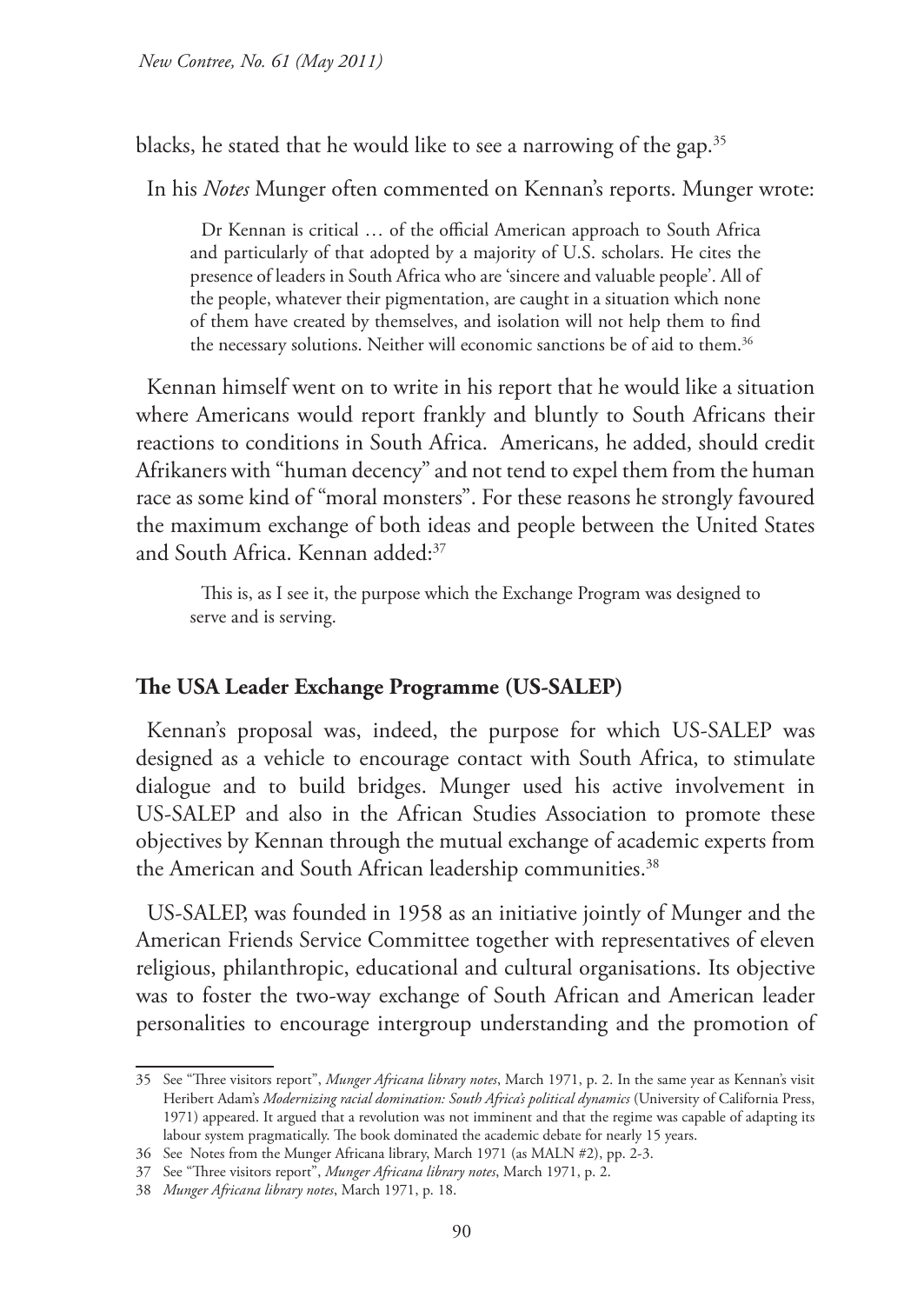peaceful change. Over the next forty years some 400 leading individuals from all walks of life and all sides of the racial and political divide both countries, were awarded foreign leader grants. The 90 day programmes of the South African Leaders typically included discussions with members of Congress, members of the Cabinet, prominent academics, officials and business leaders, depending on the visitor's wishes and interests. Munger played a prominent role in the itinerary arrangements, normally meeting the South African visitors at his home in Pasadena, briefing them and having them participating in seminars and other activities.

Two well-known South African public figures, Colin Eglin and Zach de Beer, were among the first South Africans to be awarded foreign leader grants in 1960. In his published memoirs Eglin reflects favourably on their experience. He lists some of the items on their programme, the United Nations General Assembly, the Institute for International Education, the U.S. Congress, and the Harvard Business School, among them. Eglin writes: <sup>39</sup>

I was invigorated by the spirit of enterprise, of self-reliance, and the belief in their ability to succeed which permeated US society and which comprised the driving force behind the country's remarkable achievements… But more than this, I needed at intervals to escape from the cloying and insidious atmosphere of apartheid to recharge my commitment to liberal democratic values.

Through Munger's initiative the Nieman Fellowship award was extended to South African journalists in 1960. This provided another string to his bow of countering South Africa's isolation.<sup>40</sup> He became involved in the selection of South Africans for these annual awards which offered a year of study at Harvard. Since 1960 some 58 South Africans have so far benefited from it (See Appendix B attached).

Munger devised some other ingenious ways of fostering contact and extending the existing bonds. He wrote about a main reason to live in Irma Stern's house in Cape Town for a year:  $41$ 

The fourteenth century dining room table she acquired from a monastery in Spain. It was long but narrow. This made conversation across the table easy … and you can talk not only to the left and right, but across the table. This was important, because one of our purposes in taking the house was conversation.

<sup>39</sup> C Eglin, Crossing the borders of power (Johannesburg, Jonathan Ball, 2007, 2008), p. 92.

<sup>40</sup> Opportunities for academic and cultural exchanges rapidly diminished since the early 1960s.

<sup>41</sup> ES Munger, *Touched by Africa.* (Castle Press, Pasadena, 1983), pp. 298-299.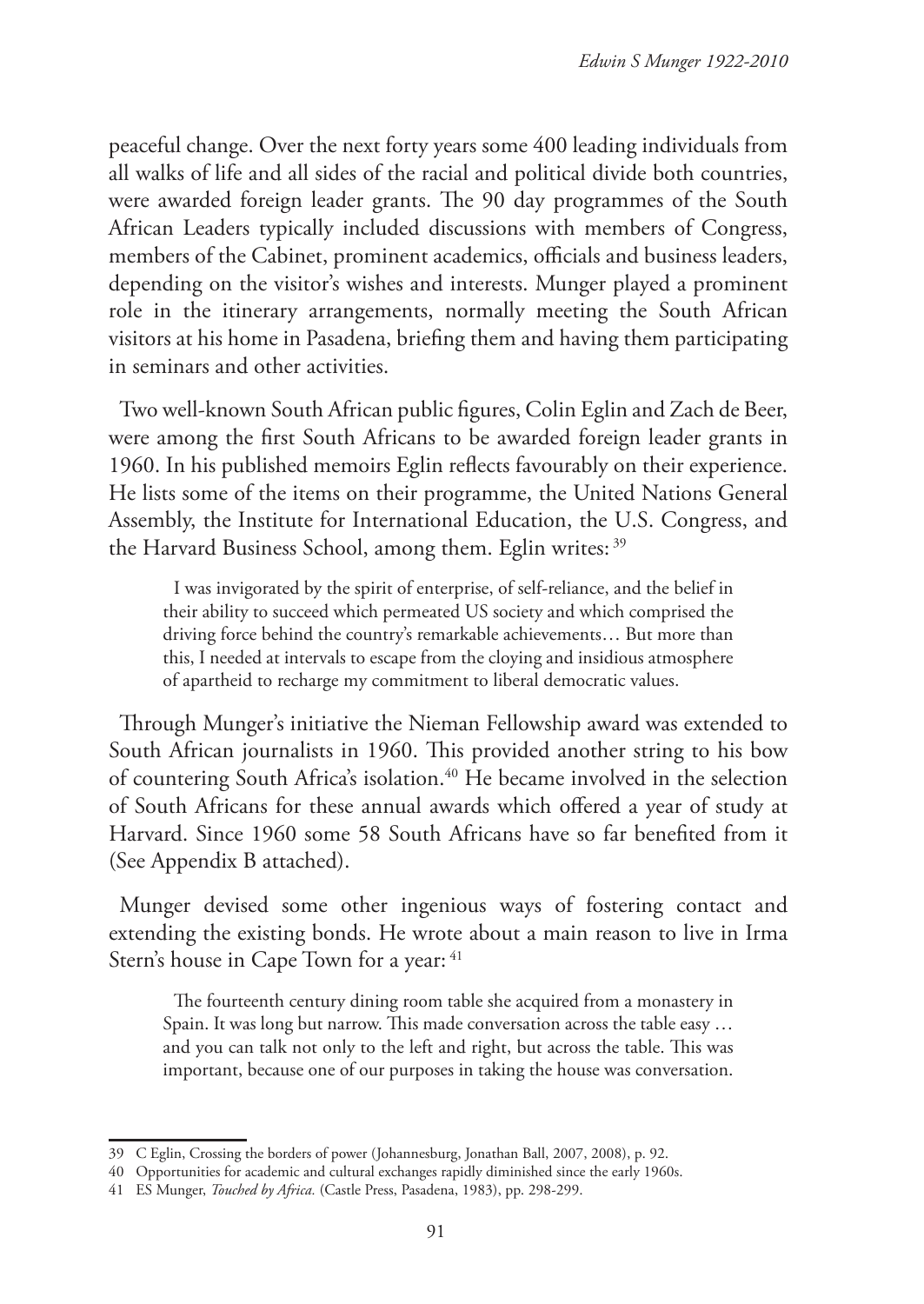Munger (who lived in Rondebosch for some time with his wife) indeed wanted to use the house as a vehicle for fostering contact between leading personalities in the various racial and political groups "so we began to invite carefully selected Coloured and Afrikaner leaders to dinner" (thus Munger). Some of the guests were Paul Sauer, a leading member in the National Party and Dr Dick van der Ross, then editor of a 'Coloured' newspaper. Neither failed to respond to invitations. Anecdotal evidence, still current among "oldtimers", confirm that invitations to the Munger home were eagerly accepted. One of the survivors of that period remarked to the writer that Munger's own naturally likable and gregarious nature made for stimulating evenings around his table where prominent American and South African leaders from all sectors of society intermingled.<sup>42</sup>

### **The end of Apartheid**

Munger's crusade for change in South Africa was a lonely one and beset with controversy. On the one hand his outspoken criticism of racial discrimination under Apartheid tended to make him *persona non-grata* in certain Government circles (in the USA and/or South Africa). There were even attempts to place restrictions on his entry into the country, including outright banning.43 On the other hand Munger's vigorous opposition South Africa's isolation and the imposition of punitive measures, boycotts and economic sanctions against the Apartheid government up in the sixties and later incurred the wrath of those who advocated such measures. Measures to harm the peaceful economic advancement of the country, he pointed out, were counter productive and retarded the growth of democracy. Keeping the country poor made it a breeding ground for discrimination (Munger's view). Instead Munger advocated and fostered intensive and continued contact and dialogue, building bridges of understanding and spreading the "gospel" of brotherhood. Munger's stance inevitably brought him in conflict with both sides of the debate on South African affairs then raging here and abroad.<sup>44</sup>

<sup>42</sup> No names are provided because some persons are still in living and maybe sensitive towards using their names without permission.

<sup>43</sup> The author is not aware that this matter ever reached the South African Press. It became vaguely known by me as an official during the brief spells when I served in Pretoria. I pleaded his case successfully with Mr Eric Louw. There were however some officials in the security establishment of General van den Berg who continued their opposition.

<sup>44</sup> Personal memories of the author.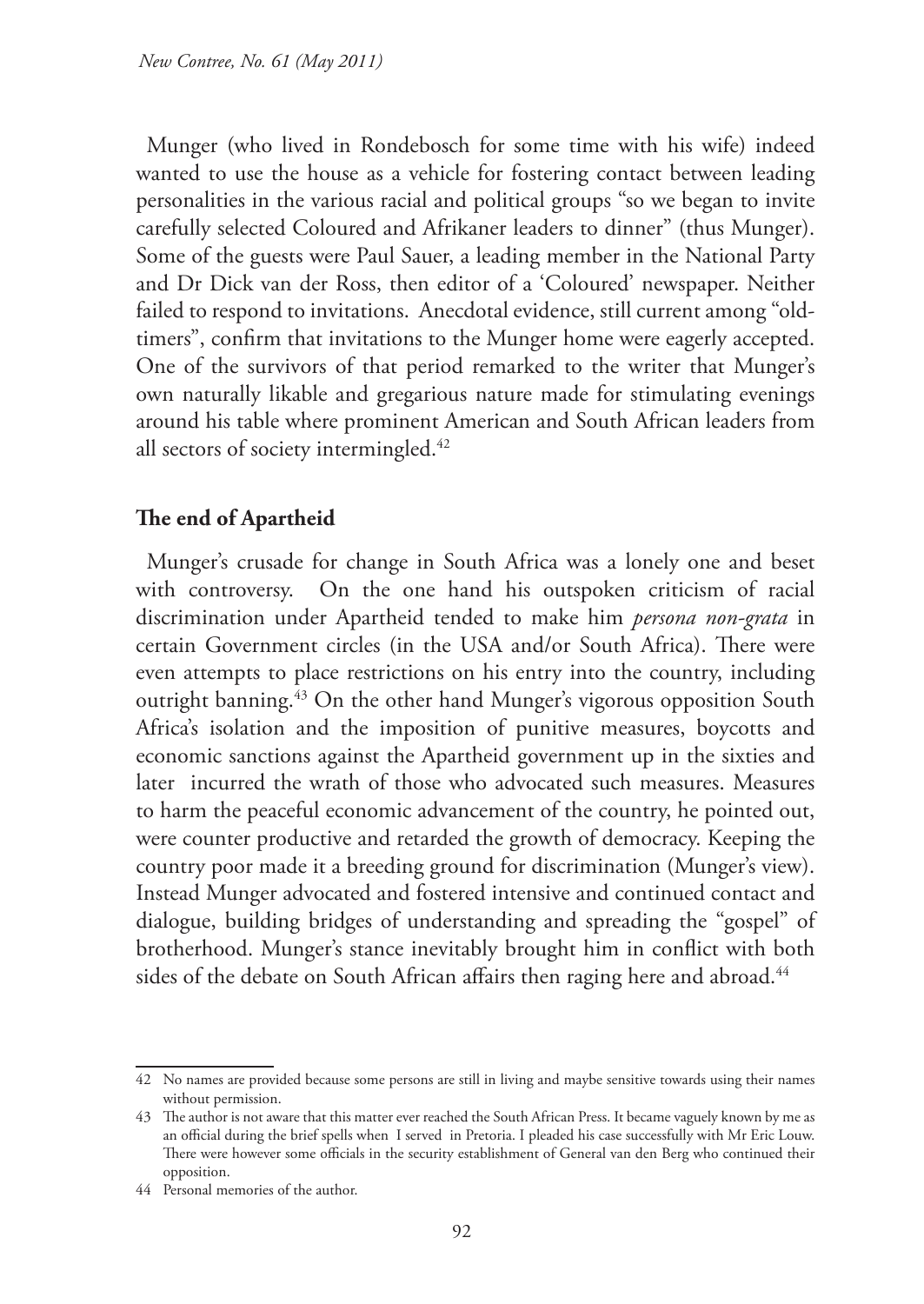Throughout the years Munger nevertheless remained optimistic. Munger wrote that he sensed a beginning of that change; that the "hard image of Vorster within South Africa has been tempered by the moderation, pragmatism and outward-looking flexibility he (Vorster) has displayed". He went on to detail the harbingers of change in attitude and policy and he was encouraged to persist in fostering contact and dialogue. Despite dire predictions of conflagration by some of South Africa's critics, Munger continued to express confidence in dialogue. He wrote that his projections were: "based upon contemporary domestic developments and trends in foreign policy, point to the possibility of a relatively peaceful transition to a more just South Africa".<sup>45</sup>

One might well ask what made Munger to assume this missionary role, unasked and often unpopular among both extremes in the controversy. Yet, despite opposition to his efforts from both of the opposing sides, there was a growing body of opinion in South Africa who saw the common sense in his arguments.

Munger was elated when change in the South African situation did come in 1990 with F W de Klerk's announcement of the end of apartheid. It led him to feel justified in his approach of fostering contact and dialogue and in opposing punitive measures and South Africa's isolation

### **Conclusion**

Munger was a purposeful traveller in pursuit of his wide-ranging interests archaeology, ethnography, art and culture among them. "One of the joys of being a geographer*"* he said, is: " that the world is my oyster, world travel my most stimulating teacher".46 In his travels he liked to meet people and engage them in meaningful conversation. After his retirement he embarked on an ambitious programme of producing and publishing a projected series of five books under the title *Cultures, chess and art; A collector's odyssey across seven continents.*<sup>47</sup>

<sup>45</sup> EH Munger, "South Africa: Is there a silver lining?", *American Journal for Foreign Affairs*, January 1969.

<sup>46</sup> Personal memories of the author.

<sup>47</sup> ES Munger & LA Smith (Eds.), *Cultures, chess and art; A collector's odyssey across seven continents* (Mundial Press, 1998), pp. 224.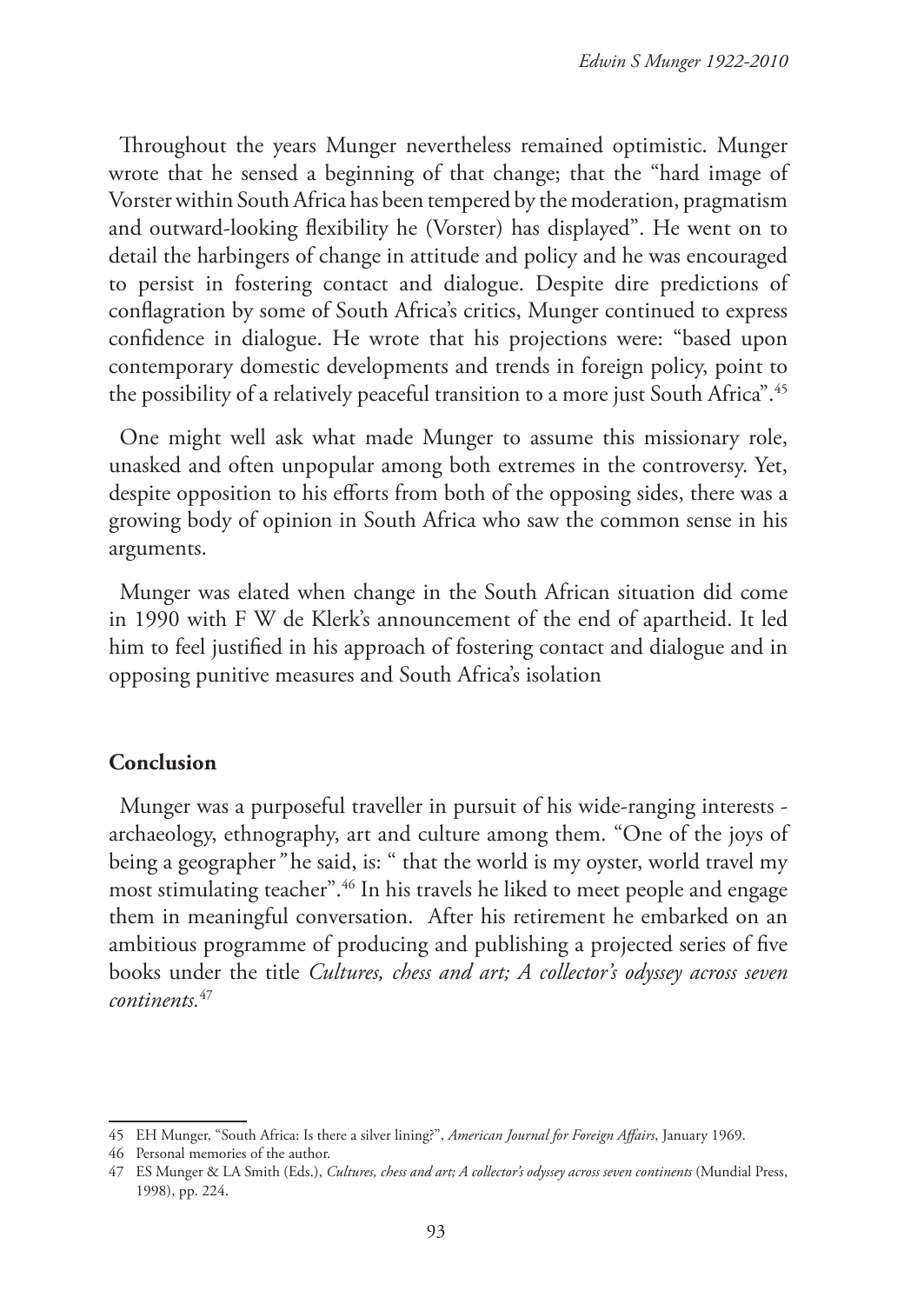At a memorial service to Munger arranged by Caltech in the Athenaeum in Pasadena on 24 June 2010 fifteen notables<sup>48</sup> representing a large cross-section of the many organisations in which Munger was active, family members and two of his Ugandan god-children paid tribute to his outstanding and tireless contributions in the humanitarian field. Among the tributes paid to this remarkable academic missionary in Africa was one by Munger's nephew, Christopher Munger. In the course of his address he read the texts of two letters from Ned's grandfather Edwin Munger, a lawyer and later a judge, addressed to Ned in 1925 and 1926, on respectively his fourth and fifth birthdays. The mere fact that Ned Munger had kept these letters for more than eighty years, shows that he was affected by the homespun values of an old man. Among these his grandfather wrote:

My wish is that you will never feel unequal in meeting opportunities for service.

This injunction may well be a source of Munger's inspiration for selfless service in what he believed in. His educational contributions still lives on.

### **Appendix A**

#### **Books by Edwin S Munger**

*Relational Patterns of Kampala, Uganda.* Chicago, 1951 University of Chicago Press.

- "Geography of Sub-Saharan Race Relations." In *Africa Today,* edited by C. Grove Haines. 1955. Baltimore: John Hopkins Press.
- "Africa." In *Select Biography: Asia Africa, Eastern Europe, Latin America*, edited by Phillips Talbot. 1960 New York: American Universities Field Staff.
- "Liberia's Economic and Human Progress." In *The New Nations of West Africa,* edited by Robert Theobald. 1960 New York: H.W. Wilson Company.
- *African Field Reports,* (1950-1956) (Introduction by C.W. de Kiewiet). 1960. Cape Town: Struik.

"Race and National Identification." In *Expectant Peoples: Nationalism and Development,* edited by K.H. Silvert. 1963 NewYork: Random House.

<sup>48</sup> Notables from the California Institute of Technology and from a number of organisations in the field of art, theatre, etc. with which Munger had been involved with, recorded his active role during the memorial service.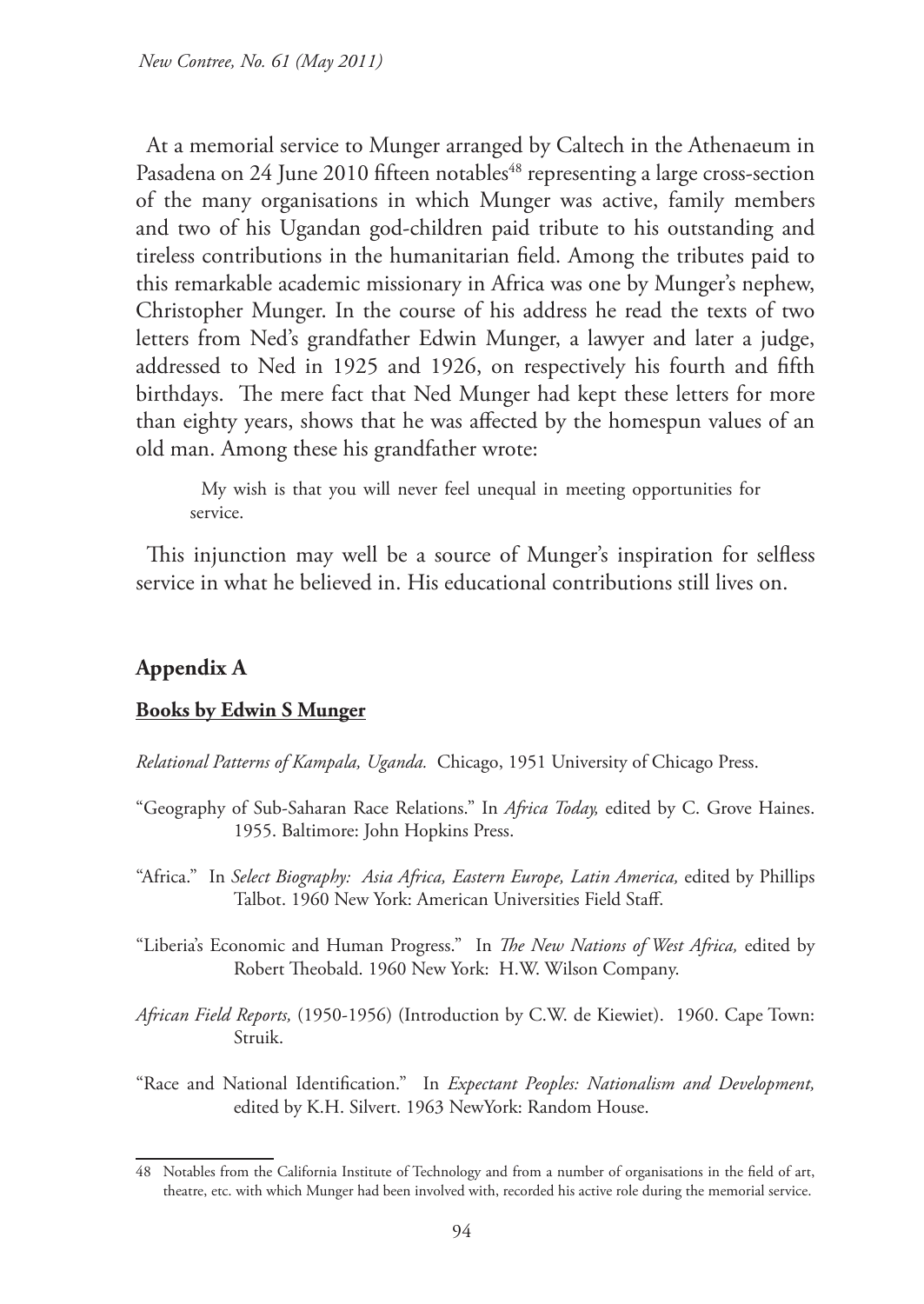- *Bechuanaland: Pan-African Outpost or Bantu Homeland?* 1965. London, New York: Oxford University Press.
- *Notes on the Formation of South African Policy.* Pasadena: 1965 Grant Dahlstrom, Castle Press.
- *Afrikaner and African Nationalism.*London: 1967 Oxford University Press.
- *Southern Africa and the United States,* with W.A. Hance, Leo Kuper and Vernon McKay. 1968. New York: Columbia University Press.
- "Sanctions in Rhodesia". In *Africa: The Heritage and the Challenge,* edited by Joan G. Roland. 1974 Fawcett.
- "The Afrikaner as Seen Abroad." In *Looking at the Afrikaner*, edited by Hendrik W. van der Merwe. 1975. Cape Town: Tafelberg.
- "Prognosis: The United States and South Africa." In *Race and Politics in South Africa,* edited by Ian Robertson and Phillip Whitten. 1978. New Brunswick: Transaction Books.
- "The Internal Settlement: The View from South Africa." In *Crisis in Zimbabwe,* edited by Boniface Obichere. 1979. New York: Westview Press.
- *The Afrikaners.* 1979. Cape Town: Tafelberg.
- *Touched by Africa.*1983. Pasadena: Castle Press.
- "Sickle Cell Anemia, Genetic Variations, and the Slave Trade to the United States." In *Journal of African History* 31 (1990) 163-80.
- *Rwanda, A Fascinating Story of Man and Gorilla in Africa's Mountains of the Moon.* 1995. Thompson-Shore.
- *Cultures, Chess & Art, A Collector's Odyssey Across Seven Continents, Volume* 1, *Sub-Saharan Africa.* 1996. Mundial Press. San Anselmo, Cal.
- *Cultures, Chess & Art, A Collector's Odyssey Across Seven Continents, Volume* 2, *The Americas.*  1998. Mundial Press. San Anselmo, Cal.
- *Cultures, Chess & Art, A Collector's Odyssey Across Seven Continents, Volume* 3, *Pacific Islands and Asia.* 2000. Mundial Press. San Anselmo, Cal.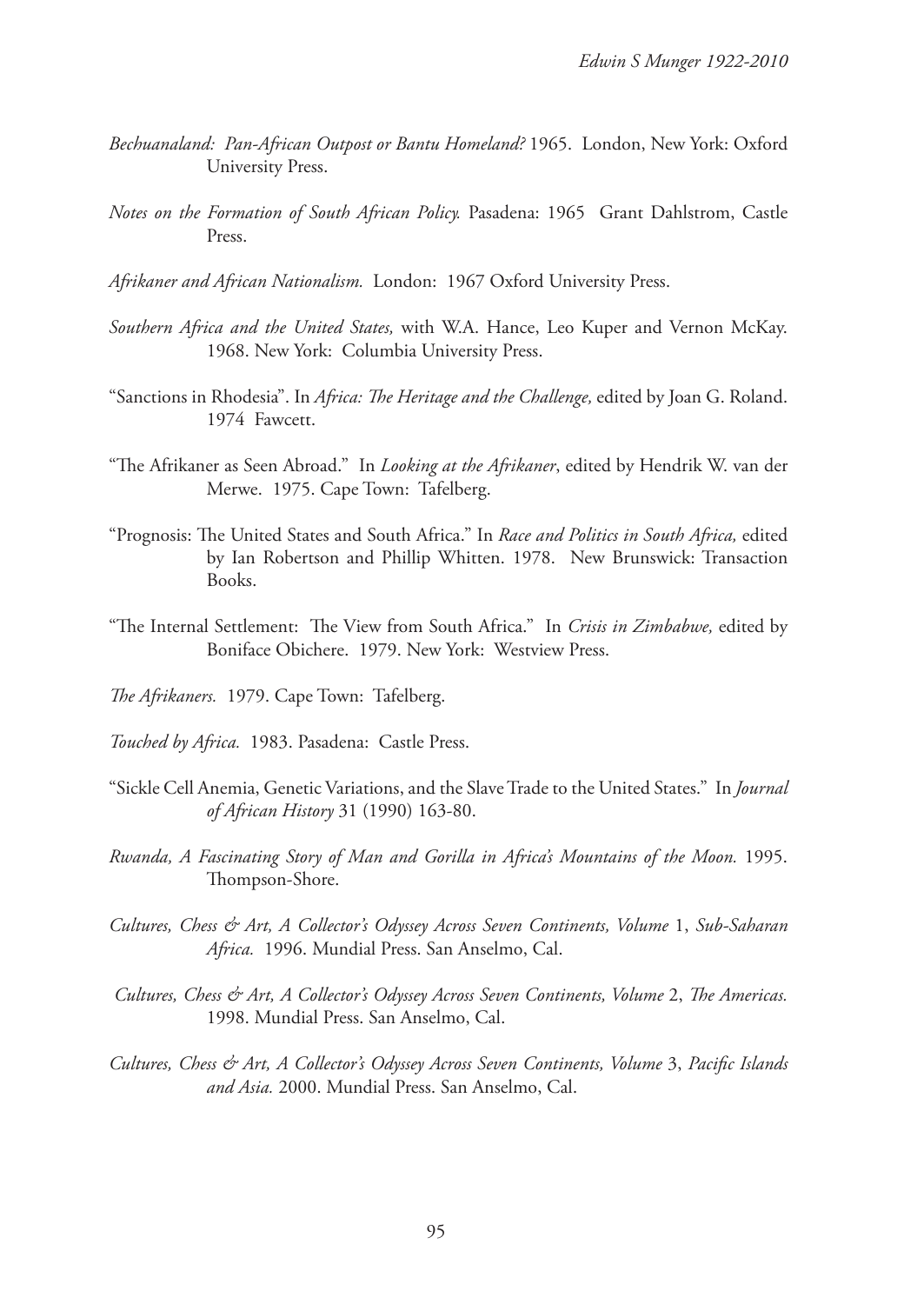*New Contree, No. 61 (May 2011)*

# **Appendix B**

# **South African Nieman Fellows**<sup>49</sup> (as in 2009 and in random order)

Charlotte Bauer *Mail & Guardian* Stewart Carlyle Kim Cloete Specialist Journalist - SABC Kevin Davie *Mail & Guardian*  Salie de Swardt Managing Director – *Media 24* Fleur de Villiers *Sunday Times* Ted Doman (retired) Tim du Plessis Editor-In-Chief: *Rapport* Barbara Folscher Paula Fray Michael Green Philippa Green Melanie Gosling Reporter: *The Cape Times* Tony Heard SA Government Henry JJ Jeffreys Editor: *Die Burger* Sebastain Kleu Joe Latakgomo CEO: Kapele Freight and Logistics Services Thabo J Leshilo Editor: *Sowetan* Moeletsi Mbeki Chairman: KMM Investments Lizeka Mda Deputy Editor: *City Press*  John Mojapelo JS Mojapelo Attorneys Barney Mthombothi Editor: *Financial Mail* Nat Nakase Harald Pakendorf Meropa Communication Denis Pather Editor: *The Mercury*

Brian Pottinger

<sup>49</sup> Concerning the South African Nieman Fellows: The names of the SA Fellows were supplied to me by The Nieman Society, Johannesburg, October 2010. (e-mail address: niemansa@iafrica.com).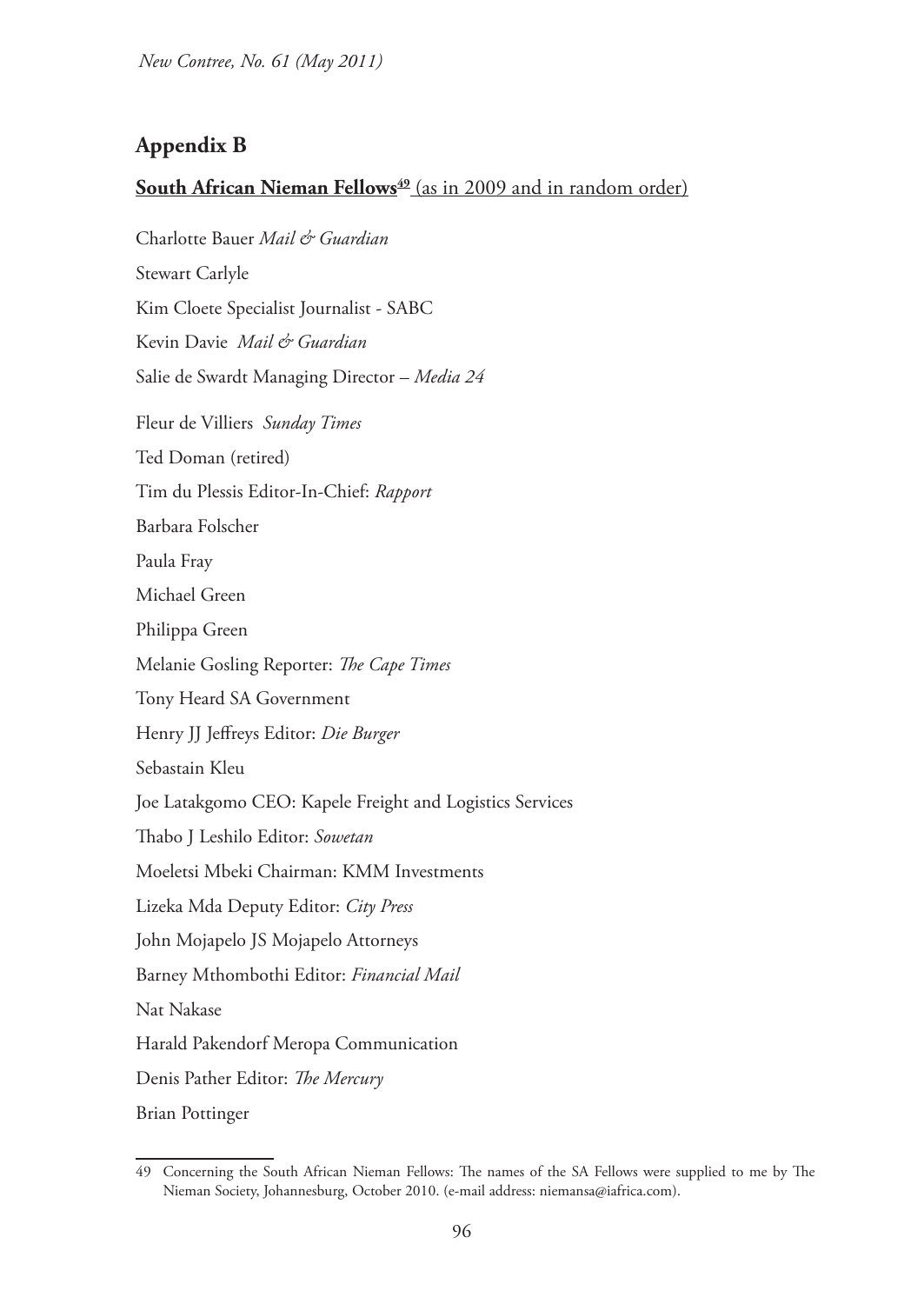Carmel Rickard Legal Editor: *The Sunday Times* John Ryan Jabulani Sikhakhane Editor: Business Report, Independent Newspapers Gail Smith Editor: City Pulse Allister Sparks (retired) Richard Steyn Editors Inc Joe Thloloe SA Press Ombudsman Mathatha Tsedu *City Press* Hennie van Deventer Kernkrag Dries van Heerden Sue Valentine Ton Vosloo NASPERS